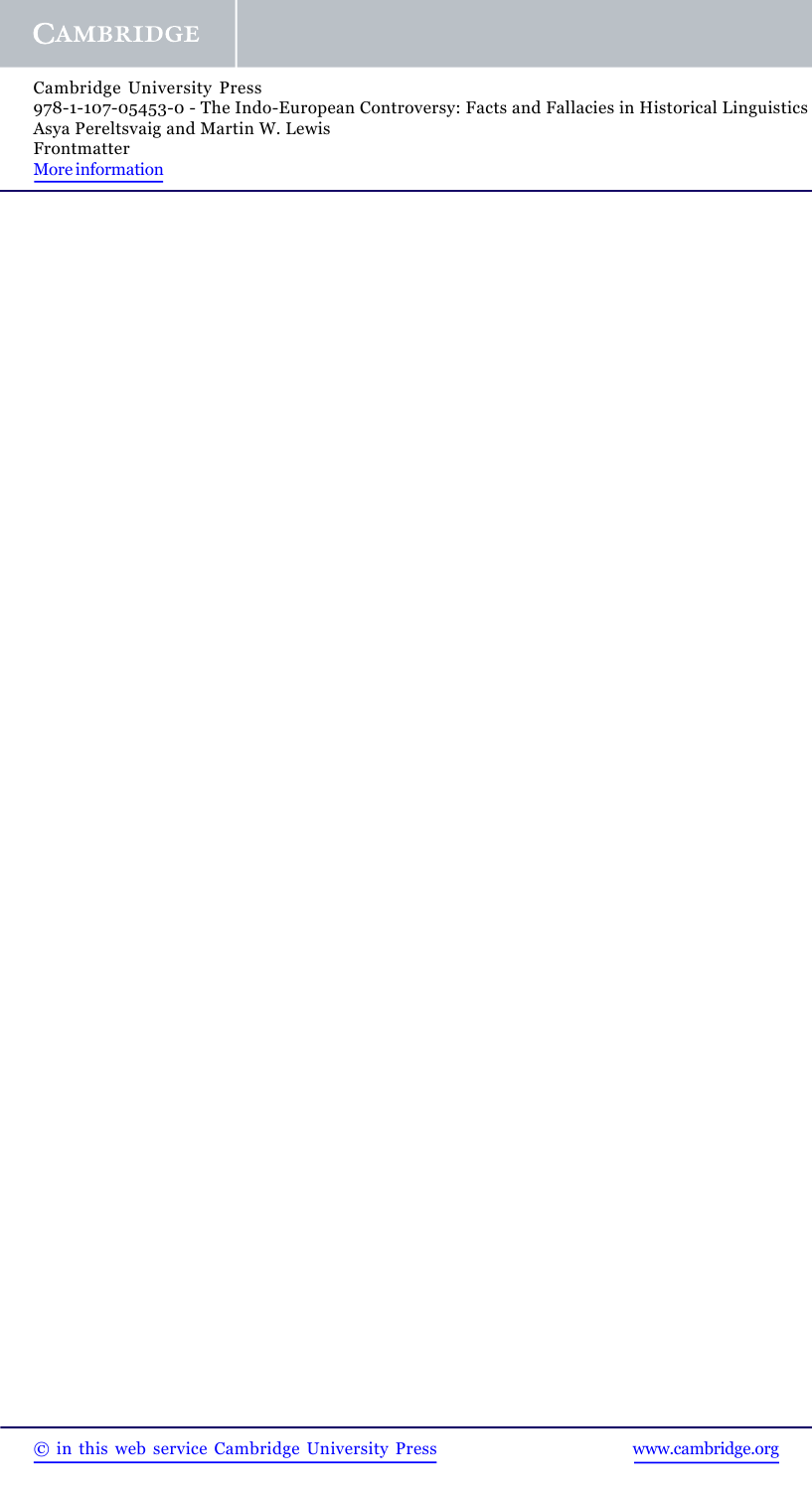# The Indo-European Controversy

Facts and Fallacies in Historical Linguistics

Asya Pereltsvaig and Martin W. Lewis

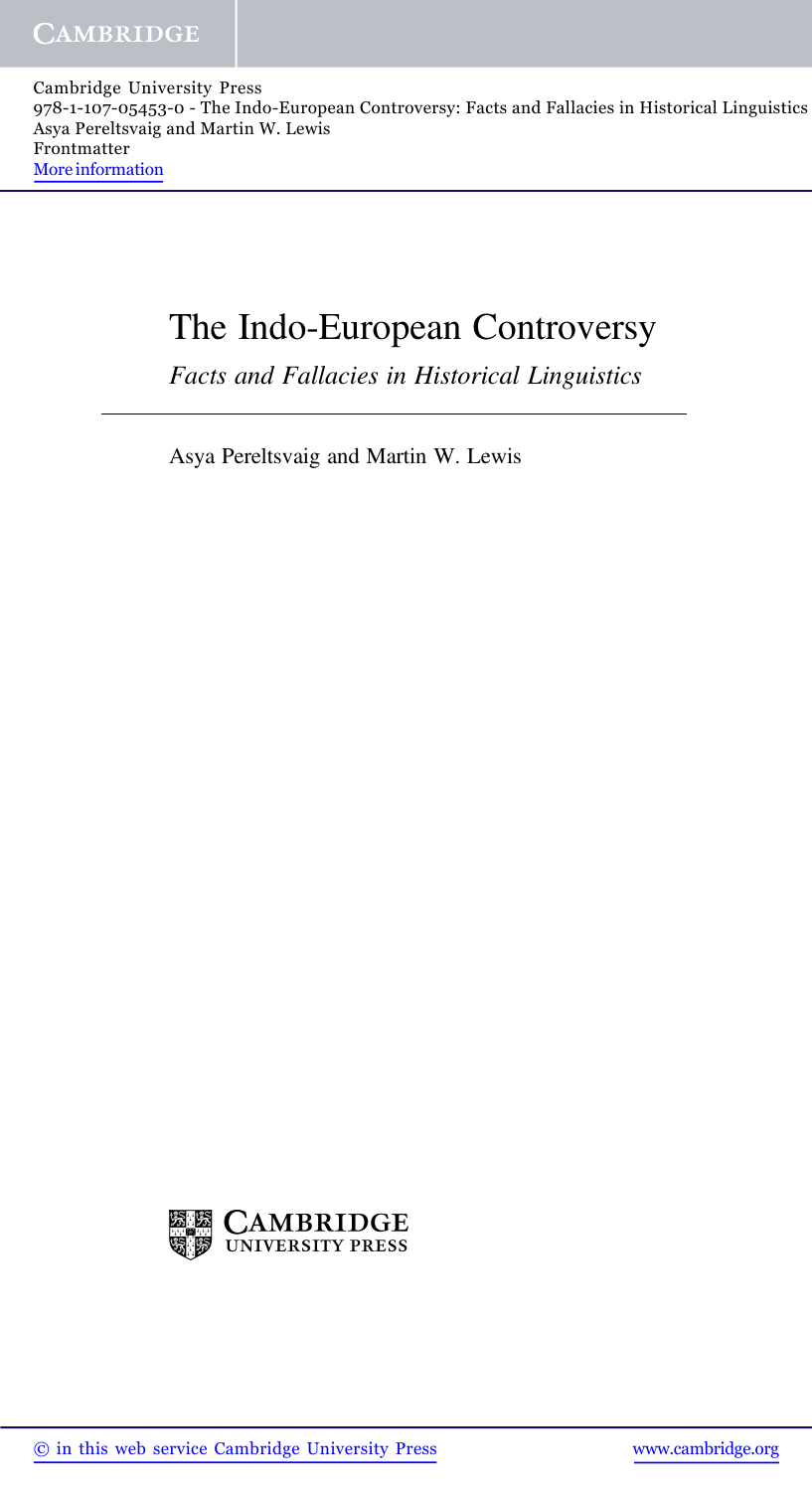#### **CAMBRIDGE UNIVERSITY PRESS**

University Printing House, Cambridge CB2 8BS, United Kingdom

Cambridge University Press is part of the University of Cambridge.

It furthers the University's mission by disseminating knowledge in the pursuit of education, learning and research at the highest international levels of excellence.

www.cambridge.org Information on this title: www.cambridge.org/9781107054530

© Asya Pereltsvaig and Martin W. Lewis 2015

This publication is in copyright. Subject to statutory exception and to the provisions of relevant collective licensing agreements, no reproduction of any part may take place without the written permission of Cambridge University Press.

First published 2015

A catalogue record for this publication is available from the British Library

Library of Congress Cataloguing in Publication data Pereltsvaig, Asya, 1972– The Indo-European controversy : facts and fallacies in historical linguistics / by Asya Pereltsvaig and Martin W. Lewis. pages cm ISBN 978-1-107-05453-0 (Hardback) 1. Indo-European languages–Study and teaching. 2. Indo-European languages– Research. 3. Historical linguistics. 4. Linguistic analysis (Linguistics) 5. Indo-Europeans–Origin. 6. Indo-Europeans–Migrations. 7. Evolution

(Biology) 8. Phylogeny. 9. Phylogeography. 10. Bayesian statistical decision theory. I. Lewis, Martin W. II. Title.

P569.P37 2015 410–dc23 2014040462

ISBN 978-1-107-05453-0 Hardback

Cambridge University Press has no responsibility for the persistence or accuracy of URLs for external or third-party internet websites referred to in this publication, and does not guarantee that any content on such websites is, or will remain, accurate or appropriate.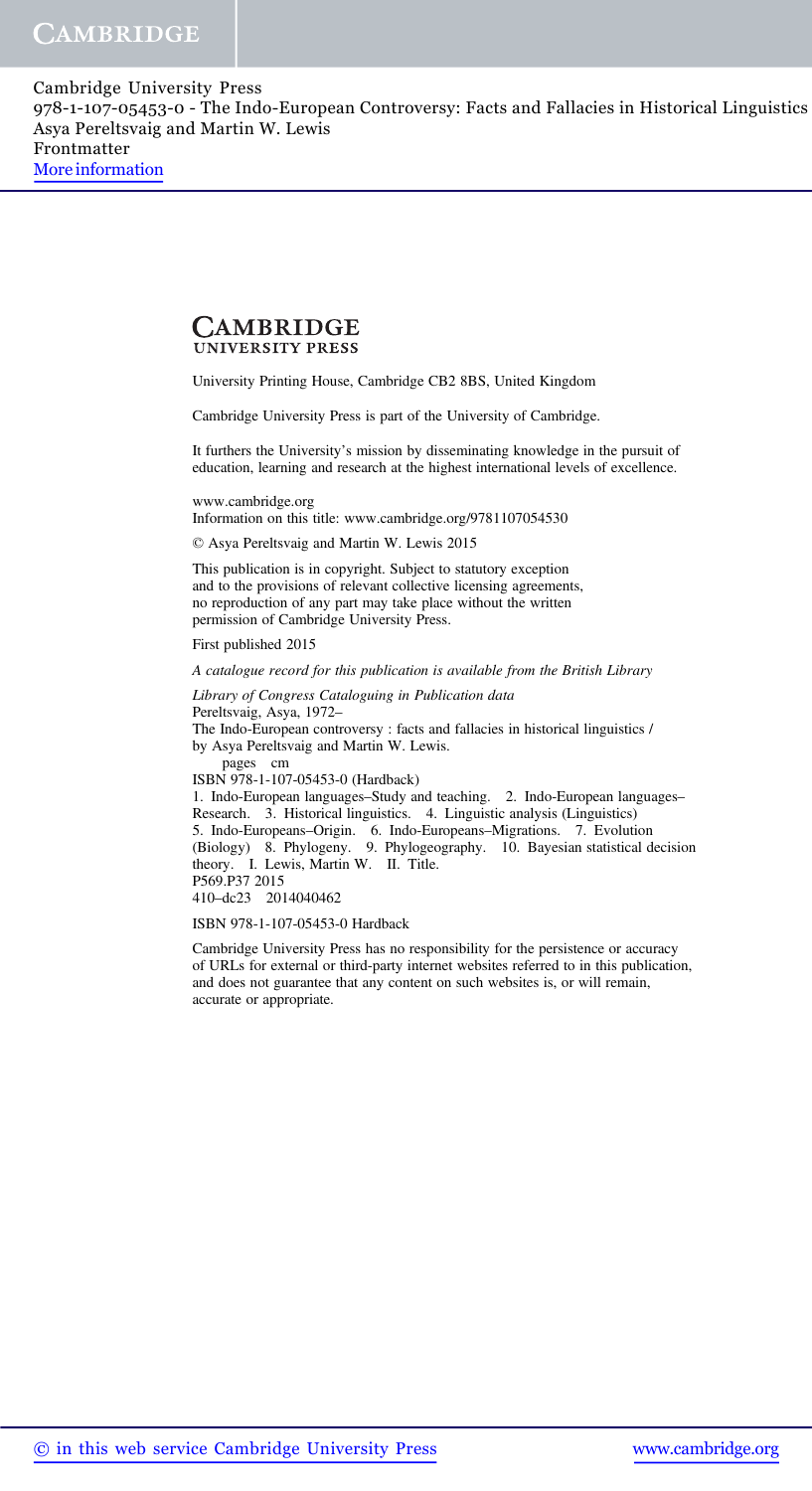## **Contents**

|                                                                          | List of figures                                                  | <i>page</i> vii |
|--------------------------------------------------------------------------|------------------------------------------------------------------|-----------------|
|                                                                          | List of maps                                                     | <b>V111</b>     |
|                                                                          | List of tables                                                   | X               |
|                                                                          | Acknowledgments                                                  | xi              |
|                                                                          | Introduction: the Indo-European debate and why it matters        | 1               |
|                                                                          | Part I The vexatious history of Indo-European studies            | 17              |
| 1                                                                        | Ideology and interpretation from the 1700s to the 1970s          | 19              |
| 2                                                                        | Anatolia vs. the Steppes                                         | 39              |
|                                                                          |                                                                  |                 |
| Part II The failings of the Bayesian phylogenetic research program<br>53 |                                                                  |                 |
| 3                                                                        | What theory we want and what theory we get                       | 55              |
| $\overline{4}$                                                           | Linguistic fallacies of the Bayesian phylogenetic model          | 64              |
| 5                                                                        | Dating problems of the Bayesian phylogenetic model               | 92              |
| 6                                                                        | The historical-geographical failure of the Bayesian phylogenetic |                 |
|                                                                          | model                                                            | 114             |
| 7                                                                        | Unwarranted assumptions                                          | 127             |
|                                                                          |                                                                  |                 |
|                                                                          | Part III Searching for Indo-European origins                     | 157             |
| 8                                                                        | Why linguists don't do dates? $-$ Or do they?                    | 159             |
| 9                                                                        | Triangulating the Indo-European homeland                         | 182             |
| 10                                                                       | The non-mystery of Indo-European expansion                       | 208             |
| 11                                                                       | Whither historical linguistics?                                  | 216             |

v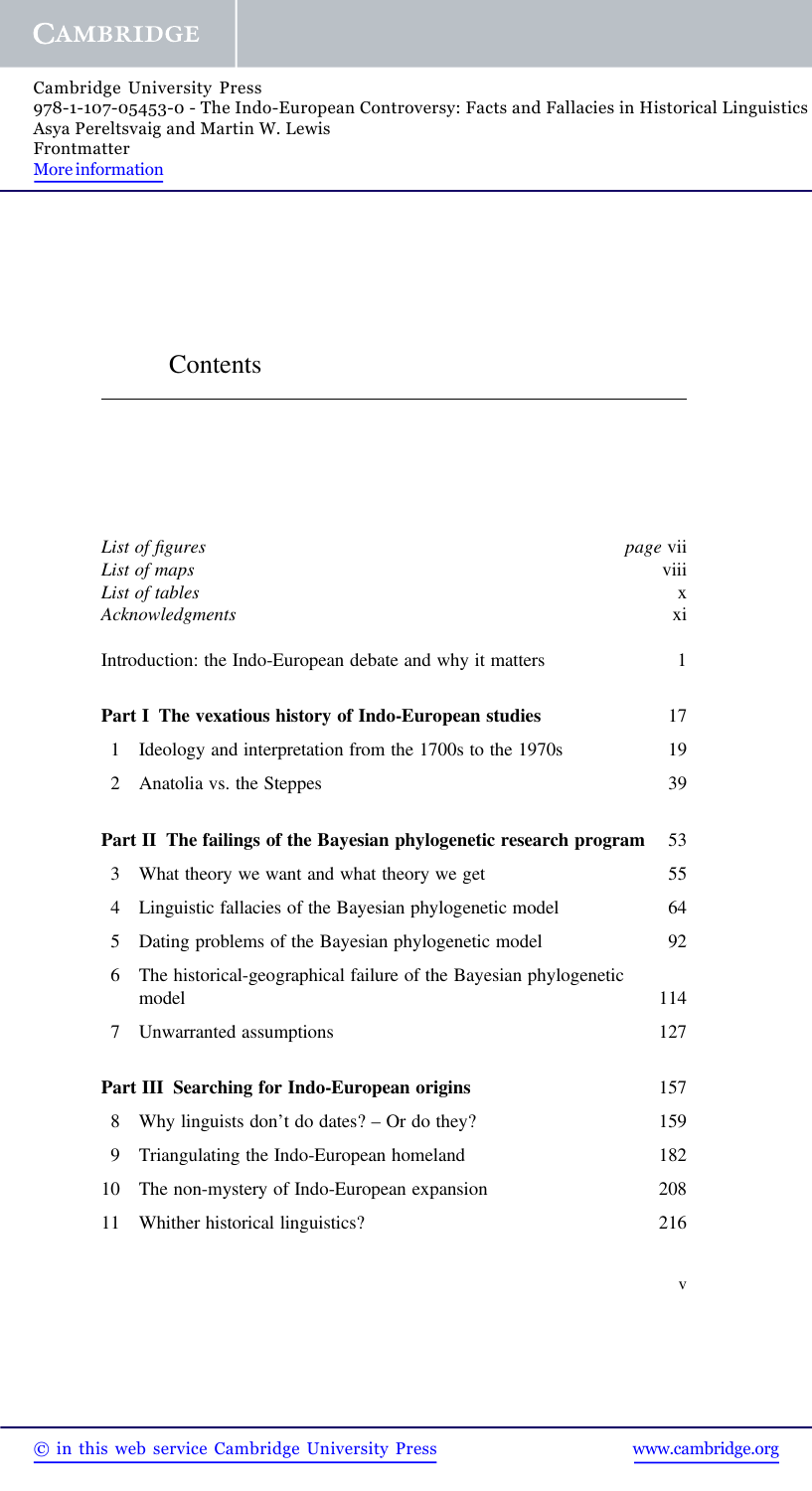| Cambridge University Press                                                                       |
|--------------------------------------------------------------------------------------------------|
| 978-1-107-05453-0 - The Indo-European Controversy: Facts and Fallacies in Historical Linguistics |
| Asya Pereltsvaig and Martin W. Lewis                                                             |
| Frontmatter                                                                                      |
| More information                                                                                 |
|                                                                                                  |

#### Conclusion: what is at stake in the Indo-European debate 229 Appendix 236<br>
Glossary 281 Glossary Bibliography 288<br>
Index 316 Index 316 vi Contents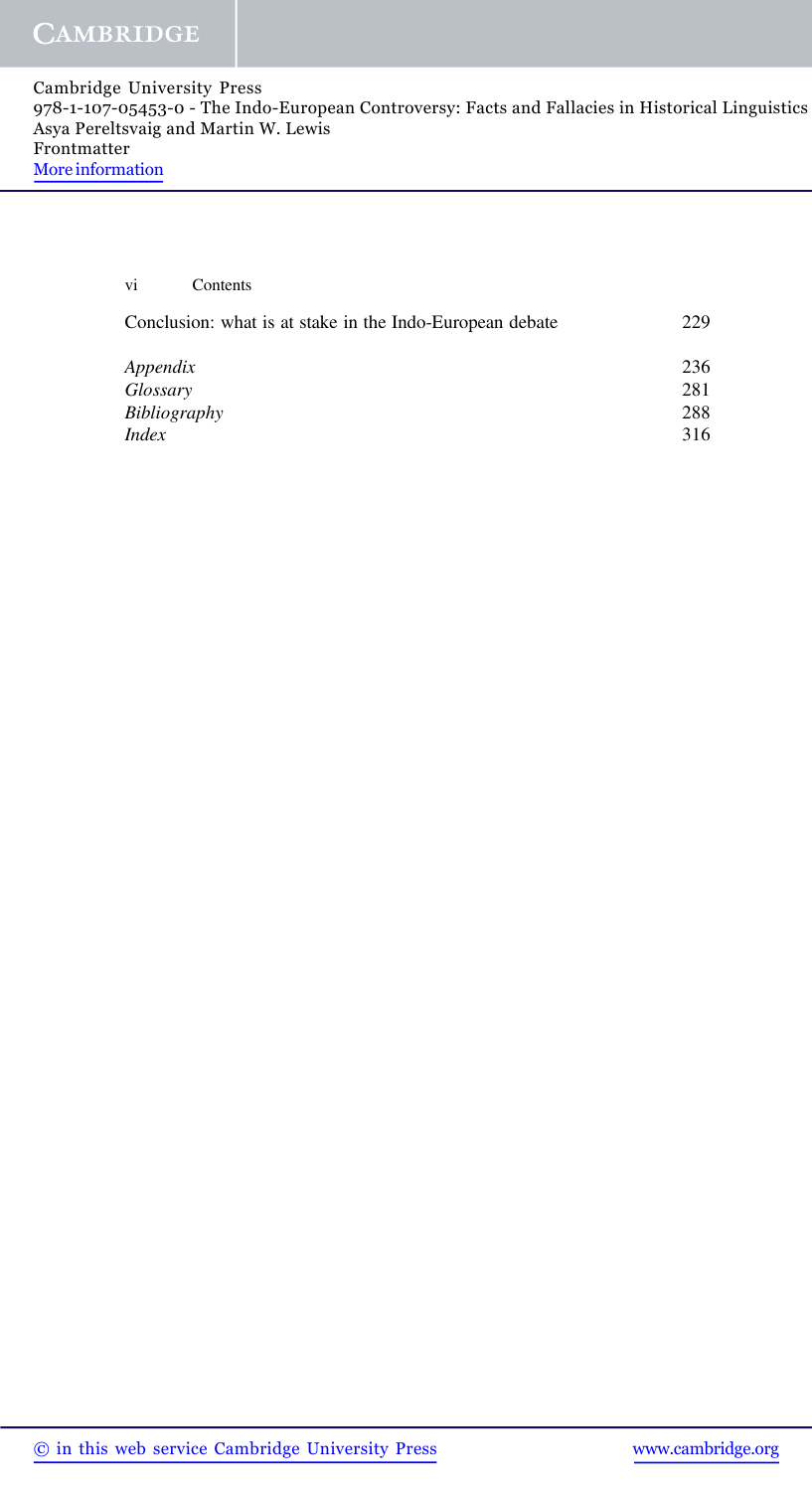## Figures

| 1 Phylogenetic tree of Indo-European according to Geisler and |          |
|---------------------------------------------------------------|----------|
| List (in press), based on the Dyen database                   | page 236 |
| 2 Phylogenetic tree of Indo-European according to Gray and    |          |
| Atkinson (2003)                                               | 237      |
| 3 Phylogenetic tree of Indo-European according to Bouckaert   |          |
| <i>et al.</i> (2012)                                          | 238      |
| 4 Phylogenetic tree of Indo-European according to Ringe       |          |
| <i>et al.</i> (2002)                                          | 239      |
| 5 Phylogenetic tree of Indo-European according to Geisler and |          |
| List (in press), based on the Tower of Babel database         | 240      |
| 6 Phylogenetic tree of twenty-eight languages, adapted from   |          |
| Longobardi and Guardiano (2009)                               | 241      |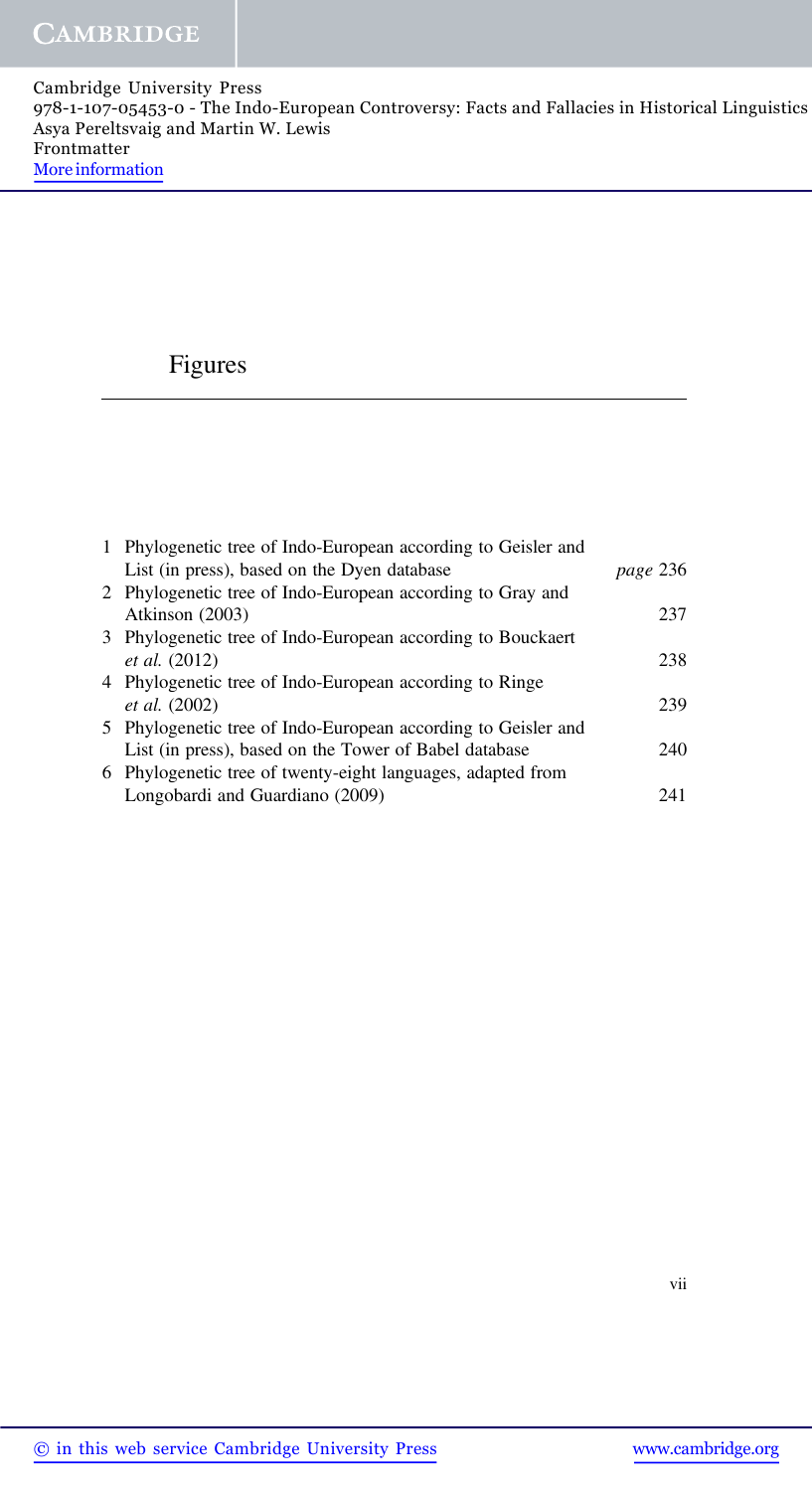## Maps

| 1         | Approximate distribution of Indo-European languages            |          |
|-----------|----------------------------------------------------------------|----------|
|           | circa 1950                                                     | page 242 |
| 2         | The political status of modern Indo-European languages         | 243      |
| 3         | Modern Indo-European languages of Europe, according to         |          |
|           | Bouckaert et al. (2012)                                        | 244      |
| 4         | "Ancient" Indo-European languages of Europe, according         |          |
|           | to Bouckaert et al. (2012)                                     | 245      |
| 5         | Modern Indo-European languages of Asia, according to           |          |
|           | Bouckaert et al. (2012)                                        | 246      |
| 6         | Ancient Indo-European languages of Asia, according to          |          |
|           | Bouckaert et al. (2012)                                        | 247      |
| 7         | Expansion of the Indo-European language family, according      |          |
|           | to Bouckaert et al. (2012)                                     | 248      |
| 8         | Extent of Indo-European languages circa 500 BCE                | 249      |
| 9         | Extent of Indo-European languages circa 500 BCE, according     |          |
|           | to Bouckaert et al. (2012)                                     | 250      |
| $10 - 20$ | These maps are derived from frames extracted from the          |          |
|           | animated map ("movie") found in the Supplementary Materials    |          |
|           | of Bouckaert et al. (2012)                                     | 251      |
| 21        | Modern Iranian languages, according to Bouckaert et al. (2012) | 263      |
| 22        | Simplified map of Iranian languages                            | 264      |
| 23        | Distribution map of beech (Fagus sylvatica)                    | 265      |
| 24        | Distribution map of oriental beech (Fagus orientalis)          | 266      |
| 25        | Distribution map of silver birch (Betula pendula)              | 267      |
| 26        | Distribution map of common ash (Fraxinus excelsion)            | 268      |
| 27        | Distribution map of European white elm (Ulmus leavis)          | 269      |
| 28        | Distribution map of aspen (Populus tremula)                    | 270      |
| 29        | Distribution map of silver fir (Abies Alba)                    | 271      |
| 30        | Distribution map of black alder (Alnus glutinosa)              | 272      |
| 31        | Distribution map of field maple (Acer campestre)               | 273      |
| 32        | Distribution map of black poplar (Populus nigra)               | 274      |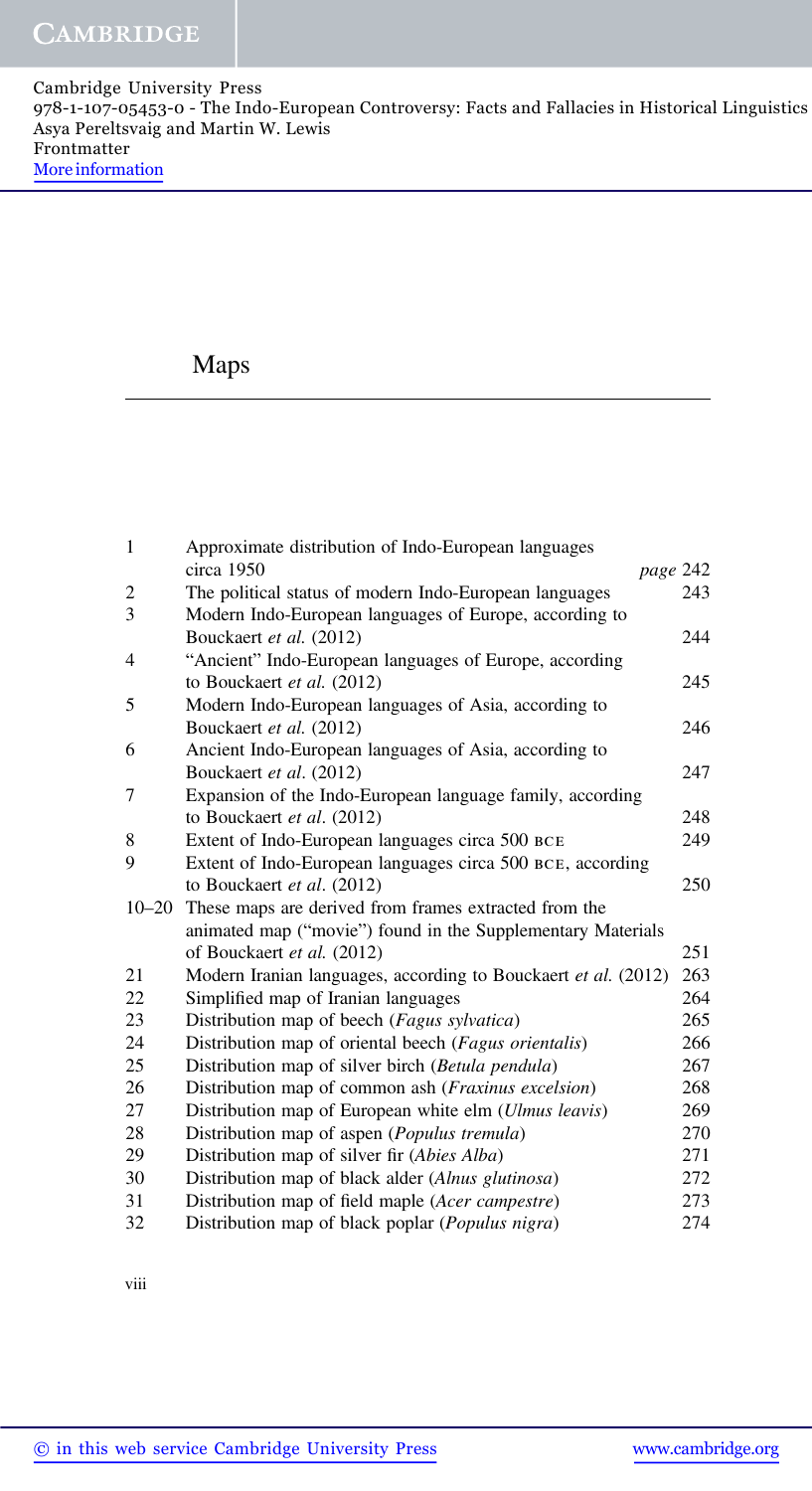| Cambridge University Press                                                                       |
|--------------------------------------------------------------------------------------------------|
| 978-1-107-05453-0 - The Indo-European Controversy: Facts and Fallacies in Historical Linguistics |
| Asya Pereltsvaig and Martin W. Lewis                                                             |
| Frontmatter                                                                                      |
| More information                                                                                 |
|                                                                                                  |

|    | List of maps                                          | ix  |
|----|-------------------------------------------------------|-----|
| 33 | Distribution map of brutia pine (Pinus brutia)        | 275 |
| 34 | Distribution map of black pine ( <i>Pinus nigra</i> ) | 276 |
| 35 | Distribution map of wild apple (Malus sylvestris)     | 277 |
| 36 | Distribution map of wild cherry (Prunus avium)        | 278 |
| 37 | Distribution map of sessile oak (Quercus petraea)     | 279 |
| 38 | Distribution map of pedunculate oak (Quercus robur)   | 280 |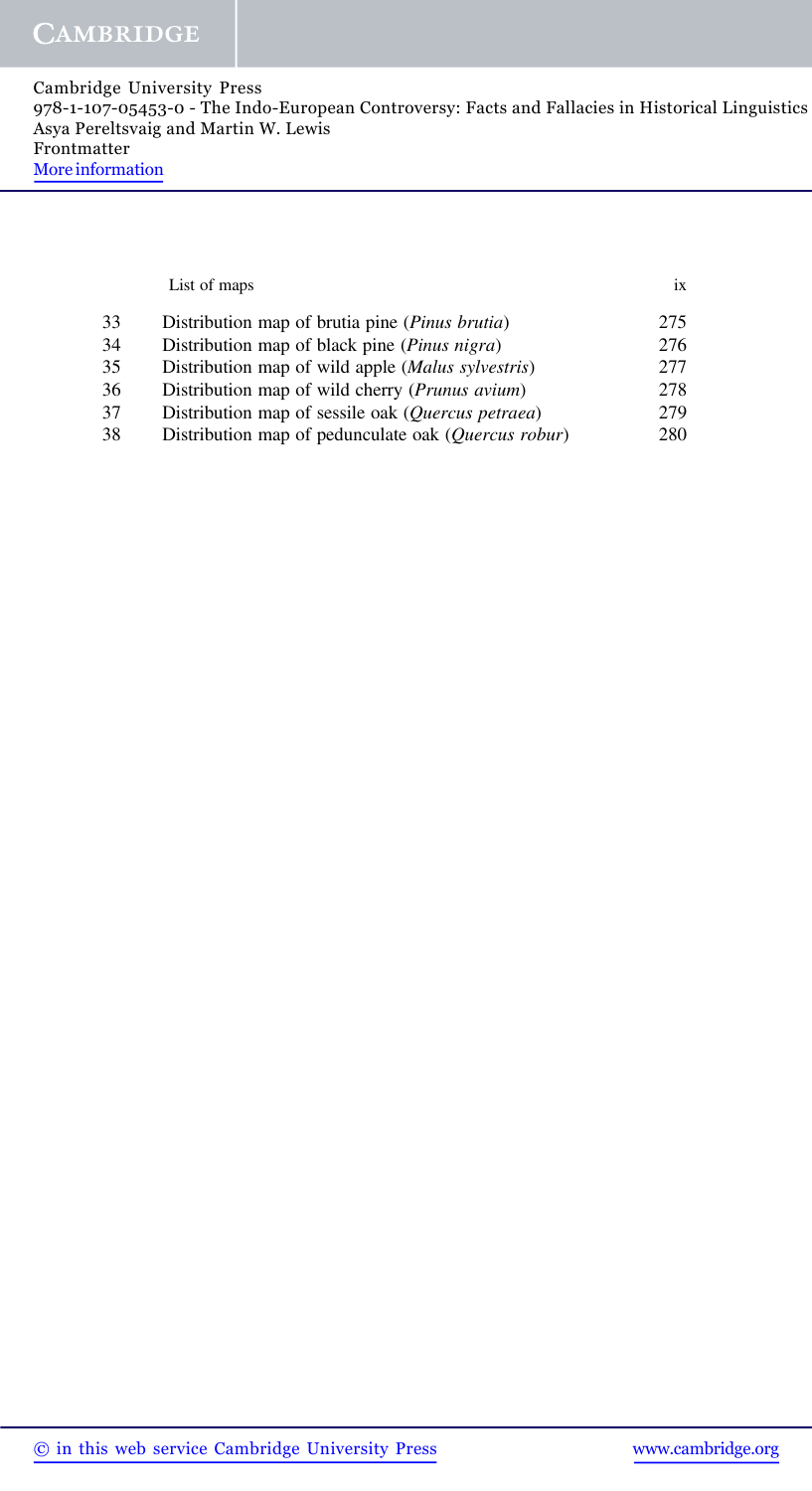#### Tables

| The word 'nose' in Polynesian languages                                  | page 67 |
|--------------------------------------------------------------------------|---------|
| The root 'whole' in Slavic languages                                     | 69      |
| Meanings with multiple lexemes in Russian                                | 74      |
| Vowels $\bar{e}$ , $\bar{e}$ , and $\bar{a}$ in older Germanic languages | 78      |
| Latin and French cognates                                                | 160     |
| Tree categories whose names are reconstructed for PIE                    |         |
| (based on Friedrich 1970: $24-25$ )                                      | 187     |
| The distribution of tree species in the two candidate PIE                |         |
| locations according to the Steppe and Anatolian hypotheses               | 189     |
| 11.1 Similarity ratings based on different cognate sets                  | 219     |
| 11.2 Intervocalic lenition (voicing, spirantization, or deletion) and    |         |
| plural -s in Romance languages, illustrated with the singular            |         |
| and plural forms of the words for 'life' and 'wolf'                      | 222.    |
|                                                                          |         |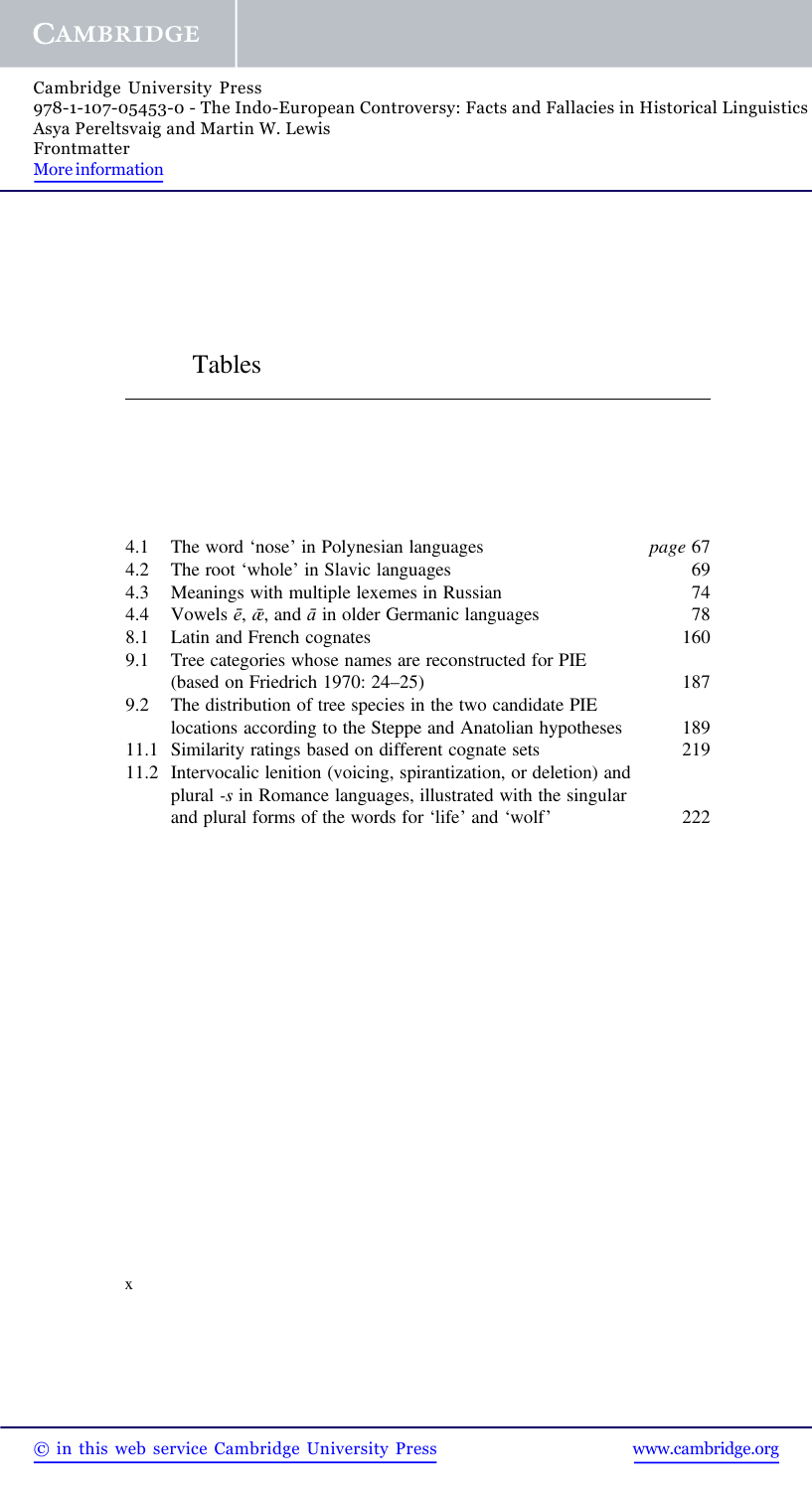# Acknowledgments

This book would not have been possible without the support of numerous friends, colleagues, and family members. Helen Barton of Cambridge University Press has been extremely helpful in ushering the project through its various phases, and the three anonymous reviewers that she selected have also earned our gratitude by providing constructive criticism and helpful suggestions. We are particularly grateful to James Clackson, who has offered a wealth of thorough and thoughtful comments on the pre-publication version of the manuscript. A number of other linguists have provided insightful comments and general assistance as well. We would particularly like to thank Michael Weiss for his extensive help with the reconstructions of PIE forms and Stephane Goyette for his perennial willingness to lend assistance. Don Ringe has earned our deep appreciation, and we are most thankful to Wayles Browne for his consultation on the matters pertaining to Slavic linguistics. We would also like to acknowledge the helpful discussions, comments, and criticisms of Alan Bomhard, John Colarusso, Ricardo Duchesne, Andrew Garrett, Jaakko Häkkinen, Hans J. J. Holm, Alexei Kassian, Paul Kiparsky, Giuseppe Longobardi, Yaron Matras, and Rory van Tuyl. Special thanks are due to David Pesetsky for helping to make possible a trip to Rome where we were able to present some of our findings, and to Claudia Ribet and Jacobo Romoli for running a superb Science Festival and facilitating our presentation. Mark Baker provided much needed encouragement as well. Profound thanks are also due to archeologists James P. Mallory and David Anthony, both for their helpful comments and for their indefatigable devotion to Indo-European studies. John Simeone graciously consulted us on the distribution of tree species in Eurasia, and Douglas L. Brutlag, Daniel B. Davison, and Dan Lassiter provided invaluable help in leading us through the details of the Bayesian computational methods. We would also like to thank Masha Yelagin for her general research assistance, and to tip our hats to GeoCurrents discussants Dale H. (Day) Brown, Evan Centanni, Osten Dahl, Trond Engen, Alfia Wallace, and James T. Wilson for their insightful comments.